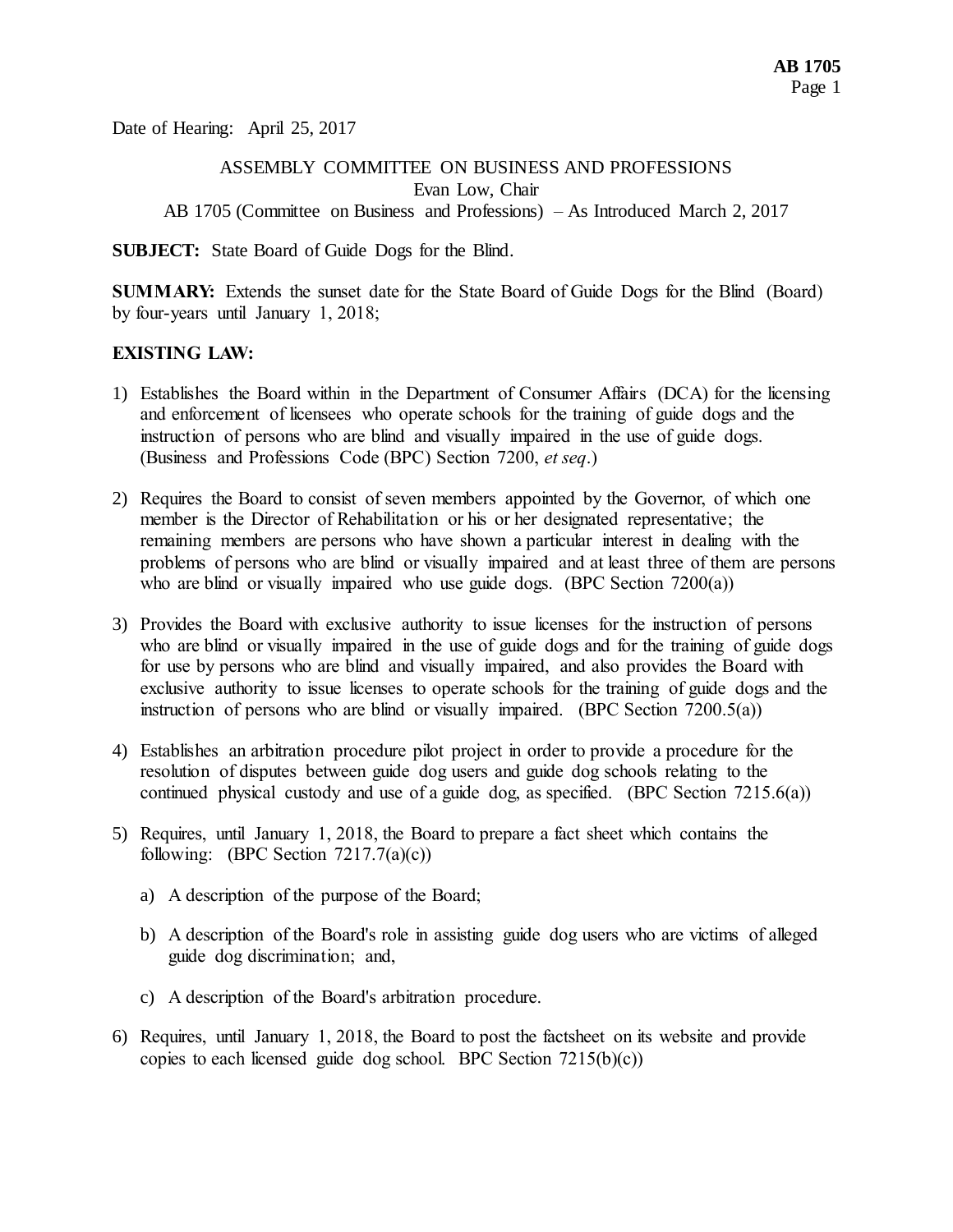## **THIS BILL:**

- 1) Extends the sunset date of the Board, by four years, until January 1, 2022.
- 2) Deletes the sunset date on the requirement that the Board create a fact sheet about the Board and its purposes, as its specified.
- 3) Makes one other technical and clarifying change.

**FISCAL EFFECT:** Unknown. This bill is keyed fiscal by the Legislative Counsel.

### **COMMENTS:**

**Purpose.** Unless legislation is carried this year to extend the sunset date for the Board, it will be repealed on January 1, 2018. The legislative changes reflected in this bill are solutions to issues raised about the Board in the Assembly Committee on Business and Professions' staff *Background Paper* and during its sunset review hearing on February 27, 2017.

**Background.** *State Guide Dogs for the Blind*. The Board was established in 1948 to ensure that blind or visually impaired individuals receive well-trained guide dogs. The Board also confirms that blind or visually impaired individuals are thoroughly trained to be effective and safe guide dog users. Furthermore, the Board was also designed to assure donors of guide dog charities their donations are used for their intended charitable purpose. The Board licenses and regulates: 1) guide dog instructors; 2) guide dog schools; and, 3) fundraising programs that open new schools as specified in BPC sections 7200.5-7210.6. Currently, the Board oversees 103 guide dog instructors, including 47 out of state instructors and three guide dog schools. The Board annually inspects all schools, requires new active guide dog instructors to take written, practical, and oral examinations, and requires instructors to submit proof of eight hours of continuing education (CE) each year to remain licensed. California is the only State that has such a regulatory program.

*Joint Oversight Hearings and Sunset Review of DCA Licensing Boards.* In February and March of 2017, the Assembly Committee on Business and Professions and the Senate Committee on Business, Professions and Economic Development (Committees) conducted multiple joint oversight hearings to review 12 regulatory boards within the DCA and one regulatory entity outside of the DCA. The sunset bills are intended to implement legislative changes recommended in the respective background reports drafted by the Committees for the agencies reviewed this year. During the sunset review hearings, the Committees take public testimony and evaluate the eligible agency prior to the date the agency is scheduled to be repealed. An eligible agency is allowed to sunset unless the Legislature enacts a law to extend, consolidate, or reorganize the eligible agency.

*The Sunset Review Process.* The sunset review process provides a formal mechanism for the DCA, the Legislature, the regulatory boards, bureaus and committees, interested parties, and stakeholders to make recommendations for improvements to the authority of consumer protection boards and bureaus. This is performed on a standard four-year cycle and was mandated by SB 2036 (McCorquodale), Chapter 908, Statutes of 1994. Each eligible agency is required to submit to the Committees a report covering the entire period since last reviewed that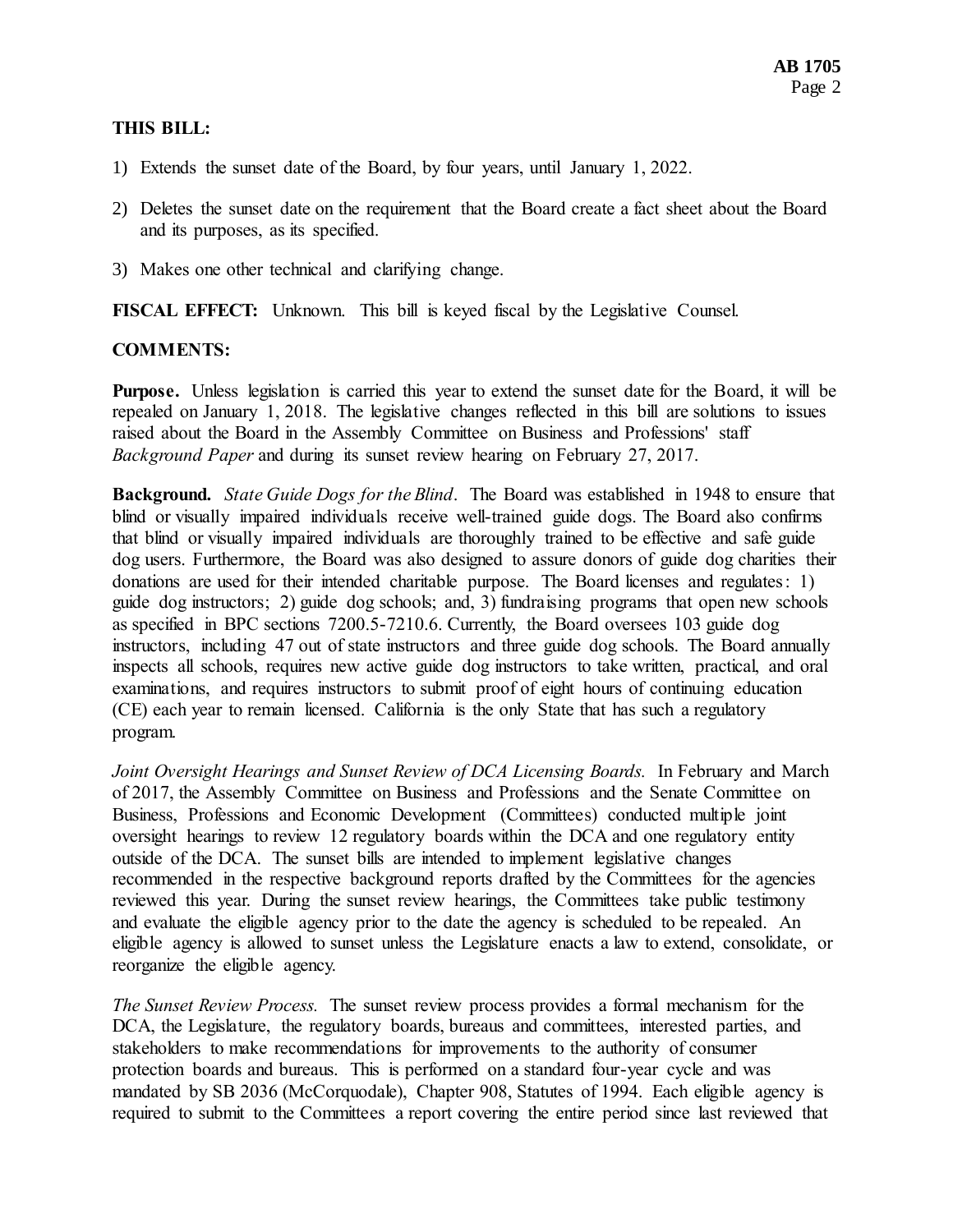includes, among other things, the purpose and necessity of the agency and any recommendations of the agency for changes or reorganization in order to better fulfill its purpose. During the sunset review hearings, the Committees take public testimony and evaluate the eligible agency prior to the date the agency is scheduled to be repealed. An eligible agency is allowed to sunset unless the Legislature enacts a law to extend, consolidate, or reorganize the eligible agency. This bill simply extends the Board by four years, until January 1, 2022, and makes other technical and non-controversial changes to provisions of the act.

**Prior Related Legislation.** SB 1331 (Pavley) Chapter, 595, Statutes of 2016, allowed out-ofstate personnel to provide follow-up services in California without a license, under specified conditions; revised the composition of the Board to include three, instead of two, representatives of the legally blind or visually impaired community; and, required the Board to create a factsheet that provides specified information about the Board which must be made available to each licensed school to provide to every student receiving training from that school.

SB 308 (Lieu) Chapter 333, Statutes of 2013, extended until January 1, 2018 the provisions of the Interior Design Law and the Board, and extended until January 1, 2016 the provisions of the Board of Barbering and Cosmetology and the term of its executive officer, and makes various other technical changes and improvements to those provisions.

SB 822 (Committee on Business and Professions and Economic Development) Chapter 319, Statutes of 2017, made several technical changes to provisions within the BPC related to the regulation of various professions, including those overseen by the California Board of Accountancy, the Contractors' State License Board, the Board, and the Board for Professional Engineers, Land Surveyors and Geologists.

# **POLICY ISSUES FOR CONSIDERATION:**

According to a previous sunset review of the Board in early 2000, in the mid 1990's the Joint Legislative Sunset Review Committee recommended, at that time, that the Board sunset on July 1, 1997 based on the following findings: 1) the Board licenses few instructors and has not licensed any new schools or fundraising organizations since the licensing requirements were first enacted; and 2) there appeared to be little problem with unlicensed activity, in part due to the close community related to the activities of the Board's licensees. Upon its sunset, all of the duties and responsibilities of the Board would have been passed to the department under the bureau structure. However, contrary to the recommendation of the JLSRC, AB 1546, Chapter 475, Statutes of 1997, sponsored by the DCA, extended the Board for five years. This issue has not been raised since.

In order to reassess the role and functions of the Board to ensure it continues to provide services necessary for protection of consumers of the guide dog industry, the Committee may wish to consider amending this bill to provide a two-year sunset extension of the Board and further require a task force be established to provide the Board, licensees and stakeholders an opportunity to address the mission of the Board. The members of the task force should be appointed by the Director of the DCA by May 1, 2018. The taskforce shall submit a report with recommendations on the role and the mission of the Board and if there is a continued need for regulation on guide dog schools, guide dog trainers and fundraising programs. The report shall